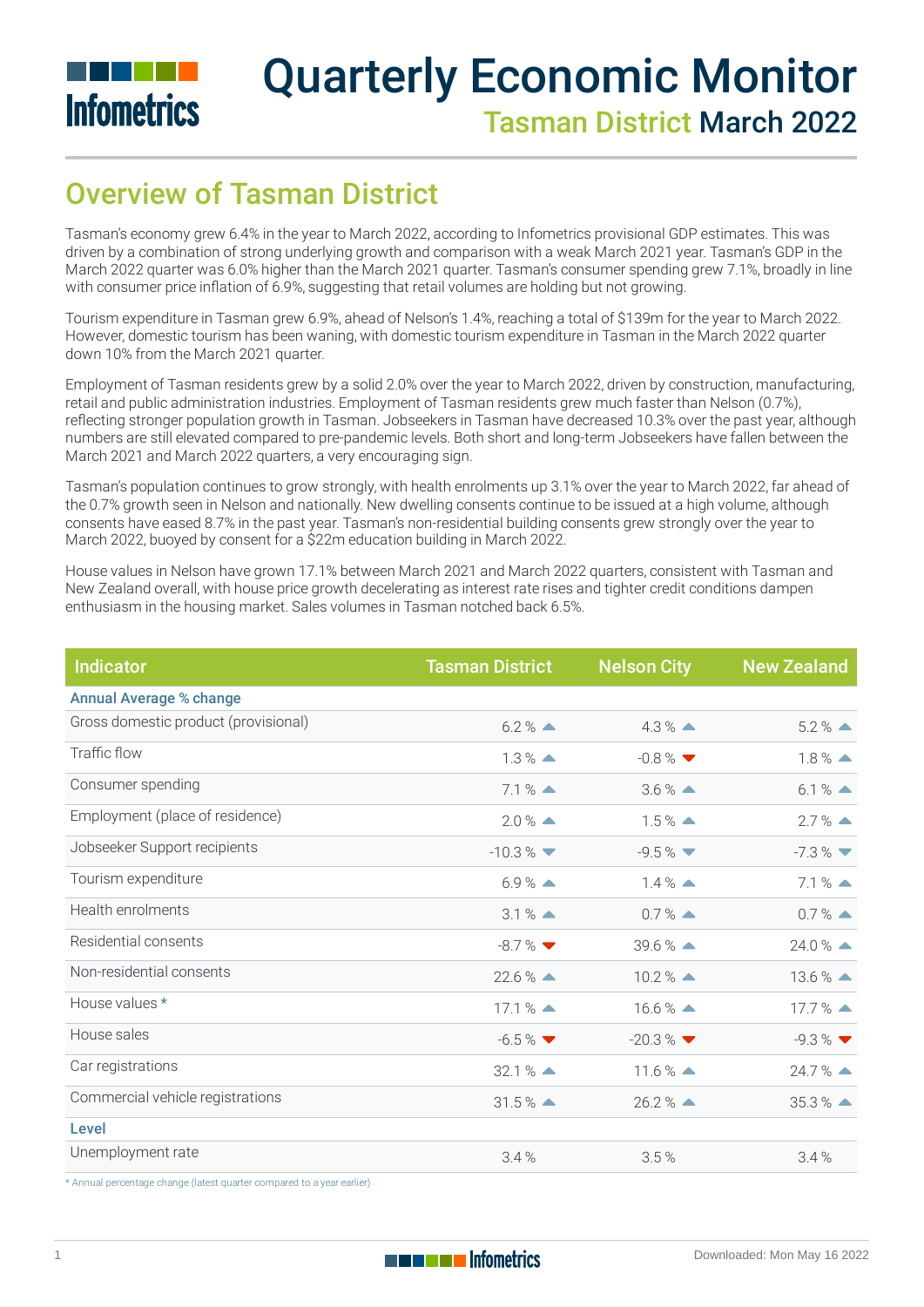## Gross domestic product



#### Highlights for Tasman District

- [GDP](https://staging-qem.infometrics.co.nz/tasman-district/notes#gross-domestic-product) in Tasman District was provisionally up 6.2% for the year to March 2022, compared to a year earlier. Growth was higher than in Nelson City (4.3%) and New Zealand (5.2%).
- Provisional GDP was \$2,754 million in Tasman District for the year to March 2022 (2021 prices).
- Annual GDP growth in Tasman District peaked at 7.6% in the year to March 2019.

#### National overview

Economic momentum stalled at the start of 2022, as Omicron limited economic activity. Infometrics provisional estimates show a 2.0%pa increase in economic activity in the March 2022 quarter, compared to the start of 2021, although underlying economic momentum was flat as capacity issues restrained further expansions across the country. Fractured supply chains, accelerating inflation, higher interest rates, and high levels of absenteeism from Omicron combined to throttle back the economic engine. Intense difficulties finding staff and materials means that New Zealand is struggling to resource further growth in the near-term. In effect, the New Zealand economy is red-lining and continues to operate above capacity, with higher prices overshadowing any real growth. Higher inflation is forcing the Reserve Bank to lift interest rates higher, faster, which will help take some of the wind out of an overheating economy, but the risk of a hard landing become higher with each passing day.

## Traffic flow



#### Highlights for Tasman District

[Traffic](https://staging-qem.infometrics.co.nz/tasman-district/notes#traffic-flow) flows in Tasman District increased by 1.3% over the year to March 2022, compared to a year earlier. This compares with an increase of 1.8% in New Zealand and a decrease of 0.8% in Nelson City.

#### National overview

The Omicron outbreak and resulting increase in New Zealanders having to isolate has limited traffic activity around the country, compared to the March 2021 quarter. Traffic volumes by our estimates are down 7.9%pa nationally in the March 2022 quarter, driven by lower passenger vehicles – freight movements fared better. At the Omicron peak, Infometrics estimates around 300,000 New Zealanders were having to isolate with COVID-19 or as a household contact. Add in higher fuel prices, and it looks like New Zealanders were keeping to themselves more at the start of 2022. Annual traffic activity also remained more muted because of this quarterly fall, slowing back to 1.8%pa growth over the last 12 months.

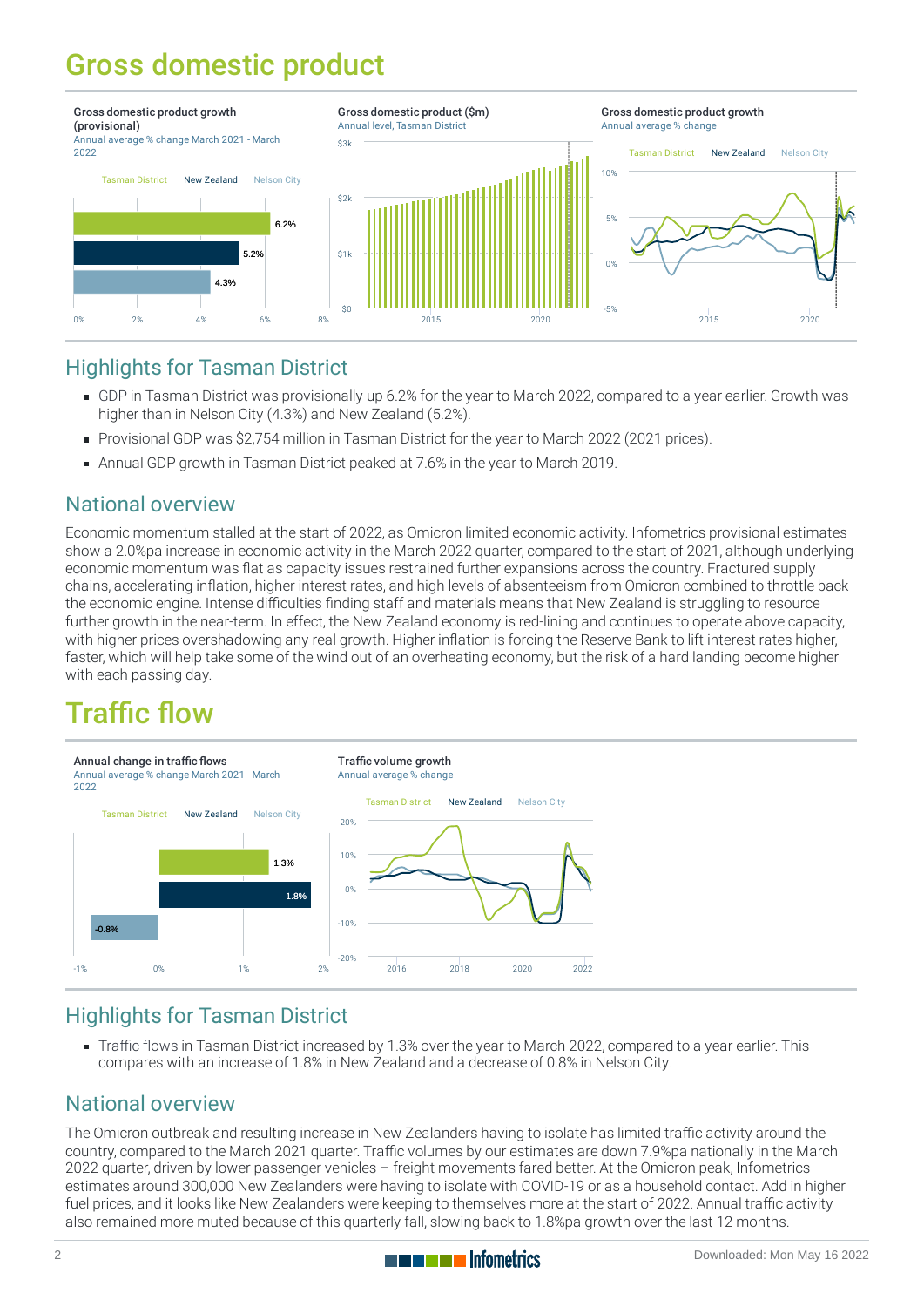### Consumer spending



#### Highlights for Tasman District

Electronic card [consumer](https://staging-qem.infometrics.co.nz/tasman-district/notes#consumer-spending) spending in Tasman District as measured by Marketview, increased by 7.1% over the year to March 2022, compared to a year earlier. This compares with increases of 6.1% in New Zealand and 3.6% in Nelson City.

#### National overview

Card spending rose rebounded in the March 2022 quarter, although underlying spending volumes point to subdued spending activity due to a range of factors. Marketview data shows a 3.8%pa increase in spending in the March 2022 quarter, after falling spending over the second half of 2021. Annual spending activity was up 6.1%pa over the 12 months to March 2022. High inflation and fuel prices have boosted the value of card spending, and underlying activity looks weaker, with Omicron, Red traffic light setting, rising interest rates, and plunging consumer confidence all suggesting more restrained spending activity heading forward.

# Employment (place of residence)



#### Highlights for Tasman District

- [Employment](https://staging-qem.infometrics.co.nz/tasman-district/notes#employment) for residents living in Tasman District was up 2% for the year to March 2022, compared to a year earlier. Growth was higher than in Nelson City (1.5%) and was lower than in New Zealand (2.7%).
- An average of 24,690 people living in Tasman District were employed in the year to March 2022.
- Annual employment growth for Tasman District residents peaked at 12.4% in the year to June 2019.

#### National overview

The jobs market is hitting capacity constraints, with jobs activity plateauing in recent months. On an annual basis, March 2022 filled jobs remained 3.3% higher than a year earlier – back a touch from the 3.8%pa growth in the December 2021 quarter. Professional services and construction remain key drivers of higher employment, although both industries have seen the same slowdown in growth. The net outflow of skilled labour from New Zealand is limiting options for businesses wanting to expand their workforce. Non-isolating workers picked up the Omicron slack in the March 2022 quarter, with total hours worked in the New Zealand economy down just 0.2% from usual levels at the start of 2022, despite an estimated 300,000 workers isolating at peak.

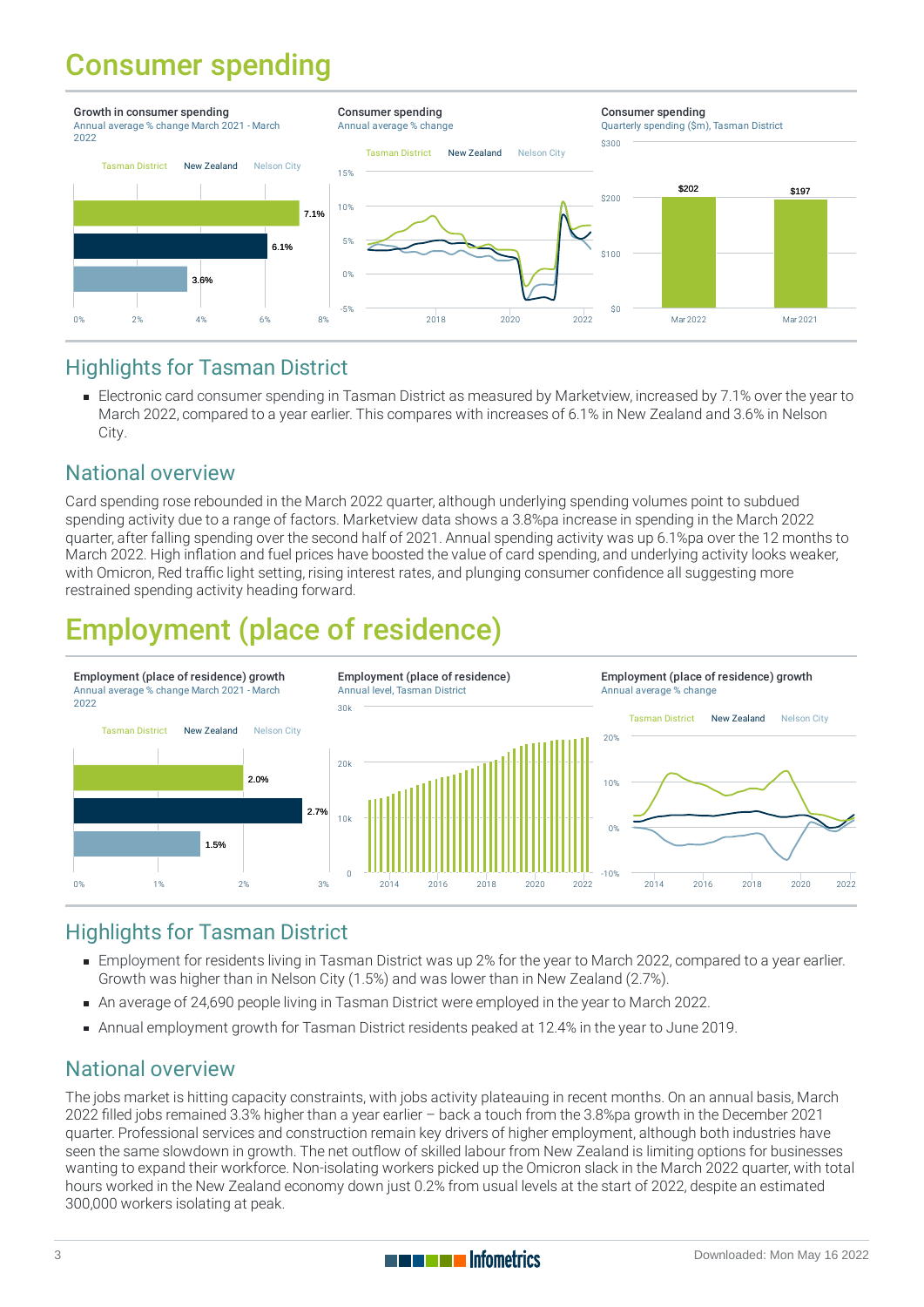## Jobseeker Support recipients



#### Highlights for Tasman District

- [Jobseeker](https://staging-qem.infometrics.co.nz/tasman-district/notes#jobseeker-support-recipients) Support recipients in Tasman District in the year to March 2022 decreased by 10.3% compared to a year earlier. The decline was greater than in Nelson City (9.5%) and New Zealand (7.3%).
- An average of 1,491 people were receiving a Jobseeker Support benefit in Tasman District in the 12 months ended March 2022. This compares with an average of 1,116 since the start of the series in 2013.

#### National overview

The tight labour market has supported more New Zealanders off the Jobseeker Support benefit and into work, with the annual average number of recipients dropping 7.3%pa. All regions recorded drops, including considerable drops in major urban areas. At the end of March 2022, Jobseeker figures remained around 26,000 (17%) higher than pre-pandemic levels, a drop from the 40,000-higher figure from December 2021. Despite the unemployment rate being at a record low, job ads being high, inflation hitting, and wages rising, there are still people that are outside the labour force. Although some of this group would have been limited by Omicron, there remains more talent to coax into the labour market.

### Unemployment rate



#### Highlights for Tasman District

- The annual average [unemployment](https://staging-qem.infometrics.co.nz/tasman-district/notes#unemployment-rate) rate in Tasman District was 3.4% in March 2022, up from 3.1% 12 months earlier.
- In March 2022, the unemployment rate in Tasman District was the same as in New Zealand (3.4%) and was lower than in Nelson City (3.5%).
- Over the last ten years the unemployment rate in Tasman District reached a peak of 4.4% in June 2016.

#### National overview

The unemployment rate remained at 3.2% in March, as employment rose by just 0.1% from December (seasonally adjusted). The participation rate dipped to 70.9% as more people were outside the labour force, with a 0.8% rise in this group as people were unable to actively seek or be available for work. Businesses are having to stump up more given the intense pressure on the labour market, with wage increases now more broad-based and accelerating faster. A continued record-low unemployment rate, strong demand conditions, and a net outflow of talent from New Zealand are all combining to drive wages higher.

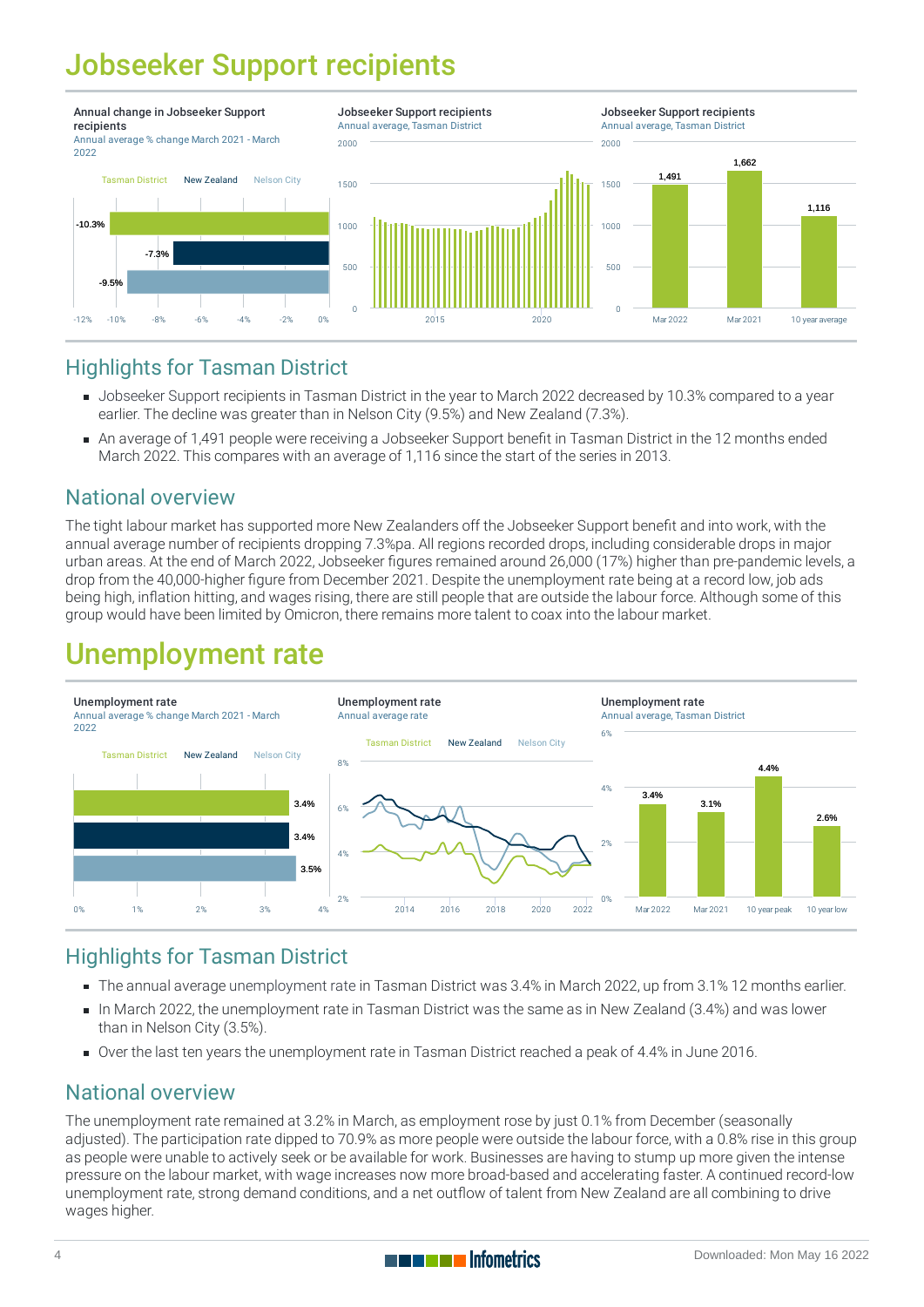## Dairy payout



#### Highlights for Tasman District

- Tasman District total dairy payout for the 2020/2021 season is estimated to have been approximately \$137 million.
- Tasman District's dairy payout for the 2021/2022 season is expected to be approximately \$164 million, \$27 million higher than last season, assuming that production levels from last season are maintained.
- The total dairy payout for New Zealand is estimated to have been approximately \$14,684 million in the 2020/2021 season, and is expected to be \$2,835 million higher in the 2021/2022 season.
- The total dairy payout for Nelson City is estimated to have been approximately \$0 million in the 2020/2021 season, and is expected to remain the same as in the 2021/2022 season.

#### National overview

Milk prices remain at historically elevated levels but have had some of the cream skimmed off the top in recent times as global factors force a moderation in the dairy outlook. Fonterra has trimmed back their farmgate milk price mid-point by 40c, to \$9.30/kgms, which comes as milk production has fallen 2.6% over the last year. However, the national pay-out is still expected to be up by over \$2.8b (19%) from last season. Input prices remain high, including feed prices at the start of 2022 being up 15% from a year ago, and up 54% from 2020. Diesel and fertilizer prices have accelerated higher still. Concerns remain around supply chains, the war in Ukraine, and the effects of China's hard Omicron lockdown, have all seen expectations moderate recently off a high base.



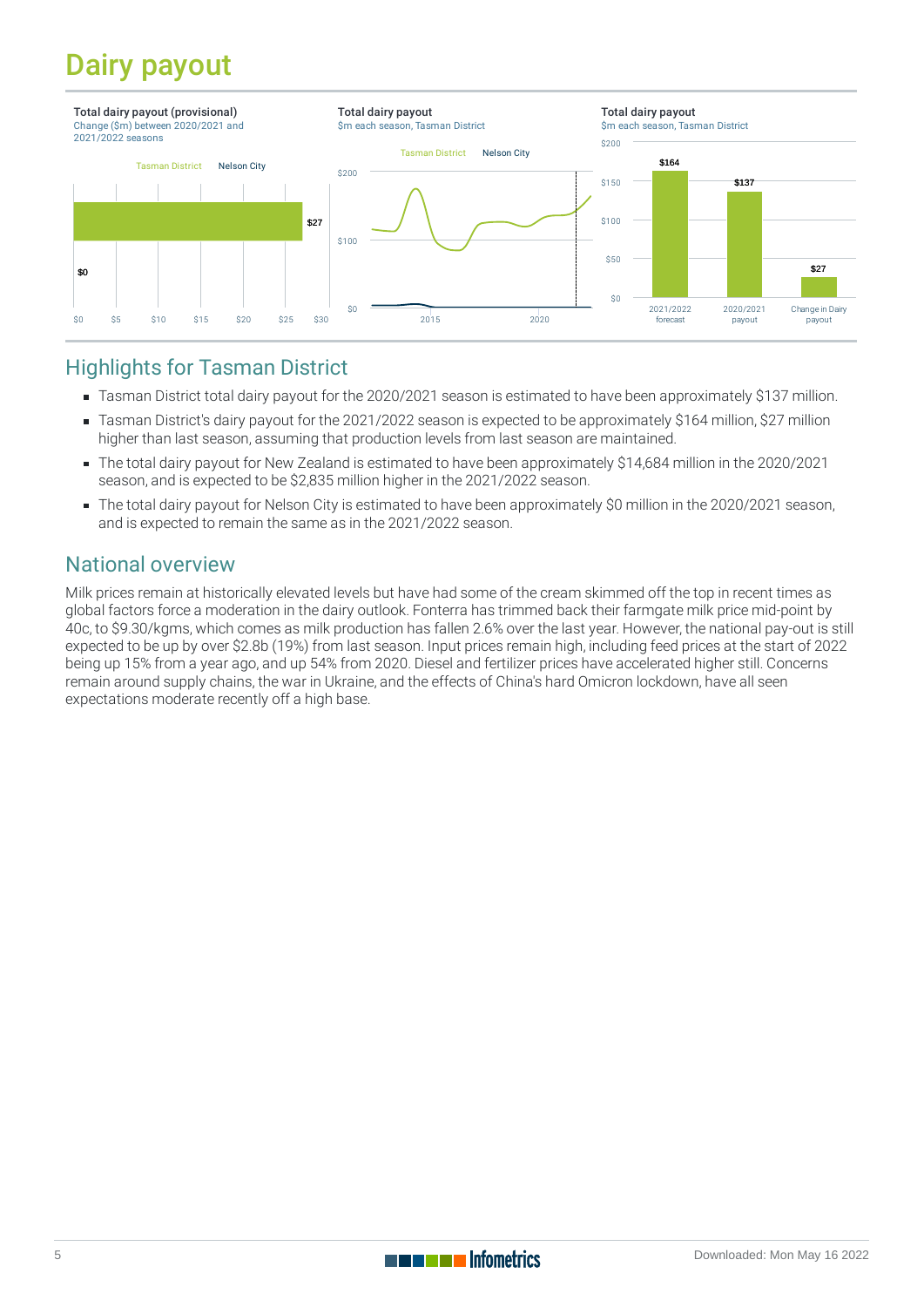### Tourism expenditure



#### Highlights for Tasman District

- Total tourism expenditure in Tasman District increased by 6.9% in the year to March 2022, compared to a year earlier. This compares with increases of 7.1% in New Zealand and 1.4% in Nelson City.
- Total tourism expenditure was approximately \$139 million in Tasman District during the year to March 2022, which was up from \$130 million a year ago.

#### National overview

Tourism activity has held up well, all things considered, although the uneven effects of COVID-19 make the numbers harder to assess than normal. Visitor spending over the 12 months to March 2022 rose 7.1%pa nationally, up from the 3.9%pa annual growth record in the December 2021 year. However, part of this higher growth comes from comparing the past year (including the strong first half of 2021) to the period from the original lockdown and into 2019, when domestic tourism wasn't nearly as strong. As the current visitor spend available doesn't fully account for international spending, the growth presented likely provides an overly optimistic view of visitor spending activity.

### Health enrolments



#### Highlights for Tasman District

- The number of people [enrolled](https://staging-qem.infometrics.co.nz/tasman-district/notes#health-enrolments) with a primary health organisation in Tasman District in the year to March 2022 increased by 3.1% compared to a year earlier. Growth was higher than in New Zealand (0.7%) and Nelson City (0.7%).
- An average of 55,225 people were enroled with primary healthcare providers in Tasman District in the 12 months ended March 2022. This compares with an average of 50,461 since the start of the series in 2014.

#### National overview

New Zealand's population growth has slowed further, as some areas see underlying indicators of population growth turn negative. Health enrolments growth nationally slowed back further to 0.7%pa over the March 2022 year, the slowest since 2014. Six regions are now showing falling numbers of health enrolments, a proxy for population growth, compared to a year earlier. Auckland is among the mix, after recording in 2021 the first annual population decline in perhaps 200 years. More people are moving out of New Zealand than are coming in, with risks that a brain drain develops further. Provisional data from Stats NZ shows a net migration loss of around 7,300 over the 12 months to March 2022.

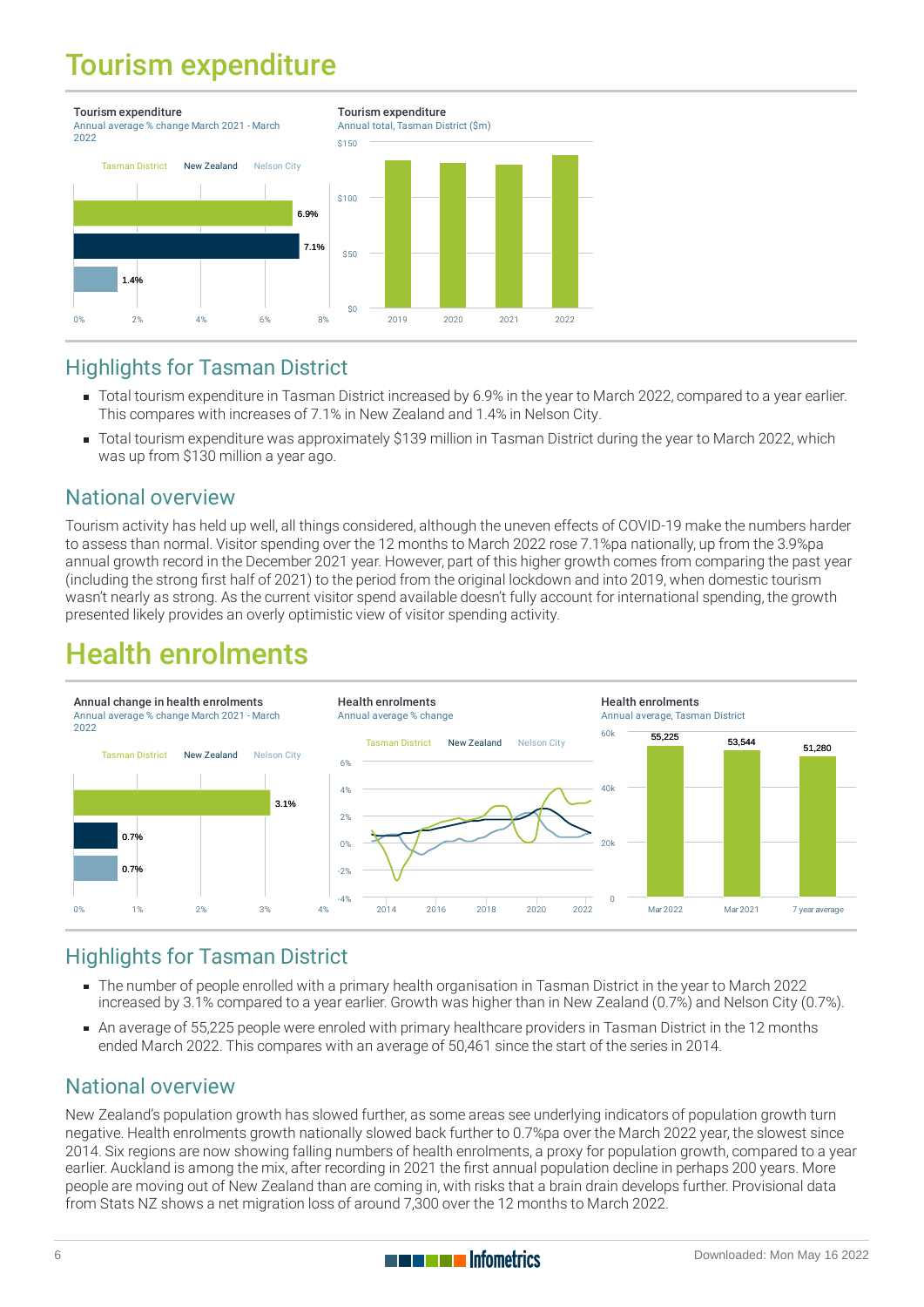## Residential consents



#### Highlights for Tasman District

- A total of 158 new residential building [consents](https://staging-qem.infometrics.co.nz/tasman-district/notes#building-consents) were issued in Tasman District in the March 2022 quarter, compared with 131 in the same quarter last year.
- On an annual basis the number of consents in Tasman District decreased by 8.7% compared with the same 12-month period a year before. This compares with increases of 39.6% in Nelson City and 24.0% in New Zealand over the same period.

#### National overview

Annual residential consents broke above 50,000pa in the 12 months to March 2022, with 12,331 consents issued in the March 2022 quarter. What we're building continues to change, with the number of consents issued for standalone houses fell 3.1%pa in the March quarter, as dwelling consent growth was driven by higher-density options. Townhouses continued to lead growth, with 5,027 townhouse consents issued in the March quarter, a 66%pa increase. Canterbury region has experienced the largest growth in consents, with total consents up 54%pa in the March quarter compared to the March 2021 quarter, driven by townhouse growth of 150%pa.

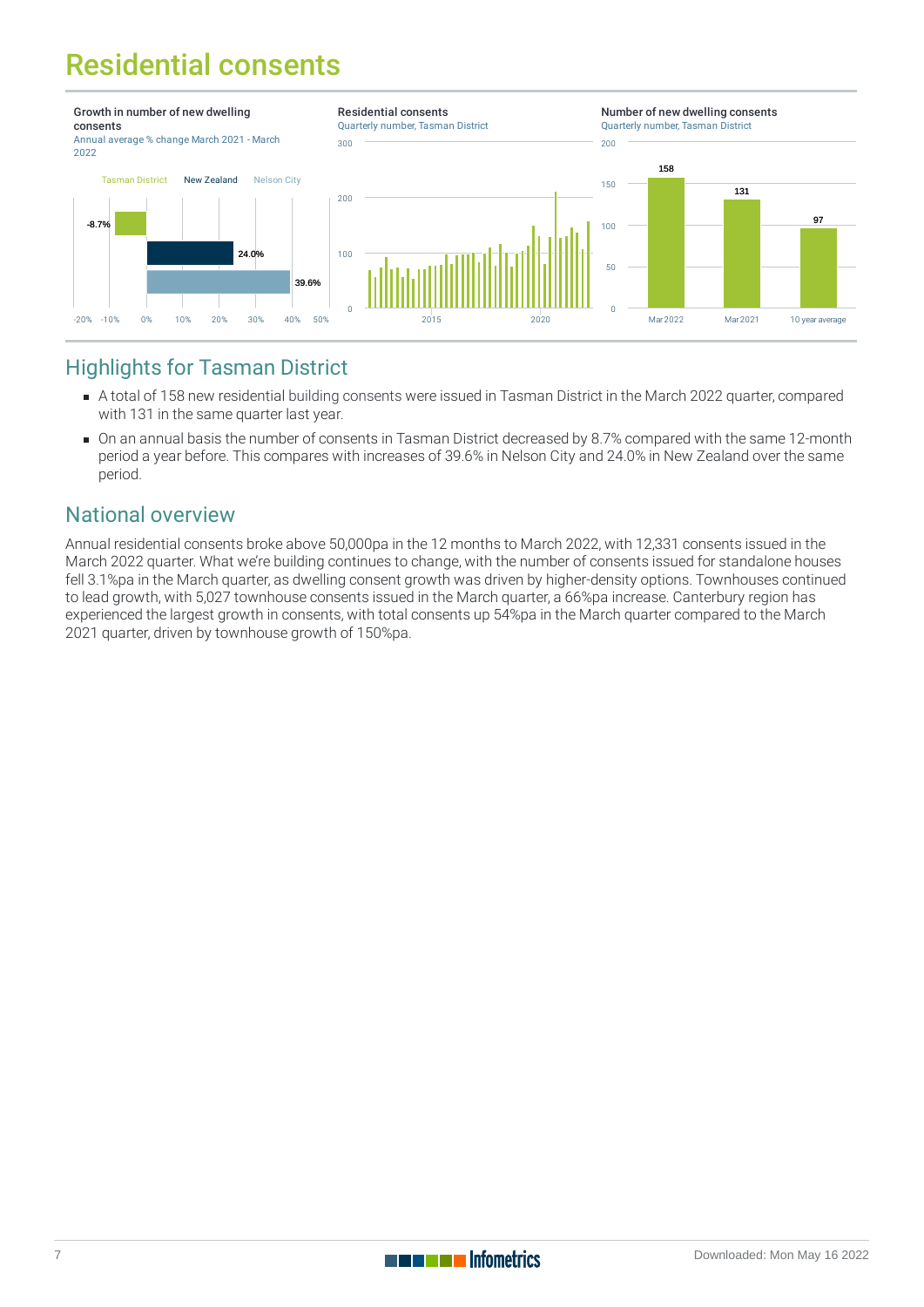## Non-residential consents



#### Highlights for Tasman District

- Non-residential building [consents](https://staging-qem.infometrics.co.nz/tasman-district/notes#building-consents) to the value of \$76.5 million were issued in Tasman District during the year to March 2022.
- The value of consents in Tasman District increased by 22.6% over the year to March 2022, compared to a year earlier. In comparison, the value of consents increased by 13.6% in New Zealand and 10.2% in Nelson City over the same period.
- Over the last 10 years, consents in Tasman District reached a peak of \$76.5 million in the year to March 2022.

#### National overview

The value of non-residential consents was up 17%pa in the March 2022 quarter, totalling \$2.2b. Annual consents for the 12 months ended March 2022 was the largest on record, at \$8.5b. Most build types showed strong growth recently, except for hotel consents, which were down 39%pa on average. Warehouses, social and cultural buildings, and offices were the strongest performers, up 115%pa, 48%, and 44% respectively in the March 2022 quarter. Overall non-residential activity is strong, although significant increases in construction costs means that underlying growth in consent volumes is a bit lower.

### House values



#### Highlights for Tasman District

- The average current [house](https://staging-qem.infometrics.co.nz/tasman-district/notes#house-values) value in Tasman District was up 17.1% in March 2022, compared to a year earlier. Growth was higher than in Nelson City (16.6%) and was lower than in New Zealand (17.7%).
- The average current house value was \$871,023 in Tasman District in March 2022. This compares with \$1,035,216 in New Zealand and \$864,872 in Nelson City.

#### National overview

Housing market momentum has shifted, with house prices dropping over the quarter. Prices at the start of 2022 were down 2.0% (seasonally adjusted) from the prior quarter, but current declines are still slight in comparison to house price growth in recent years. Falling Auckland prices have been driving the declines in prices, having fallen 3.9% (sa) from the December 2021 quarter. However, in the March 2022 month, house prices outside Auckland fell 1.7% (sa) as the regional housing markets also began to soften. Rising mortgage rates, more limited credit availability, and high inflation are driving the change in house prices, and we expect house prices to moderate throughout 2022.

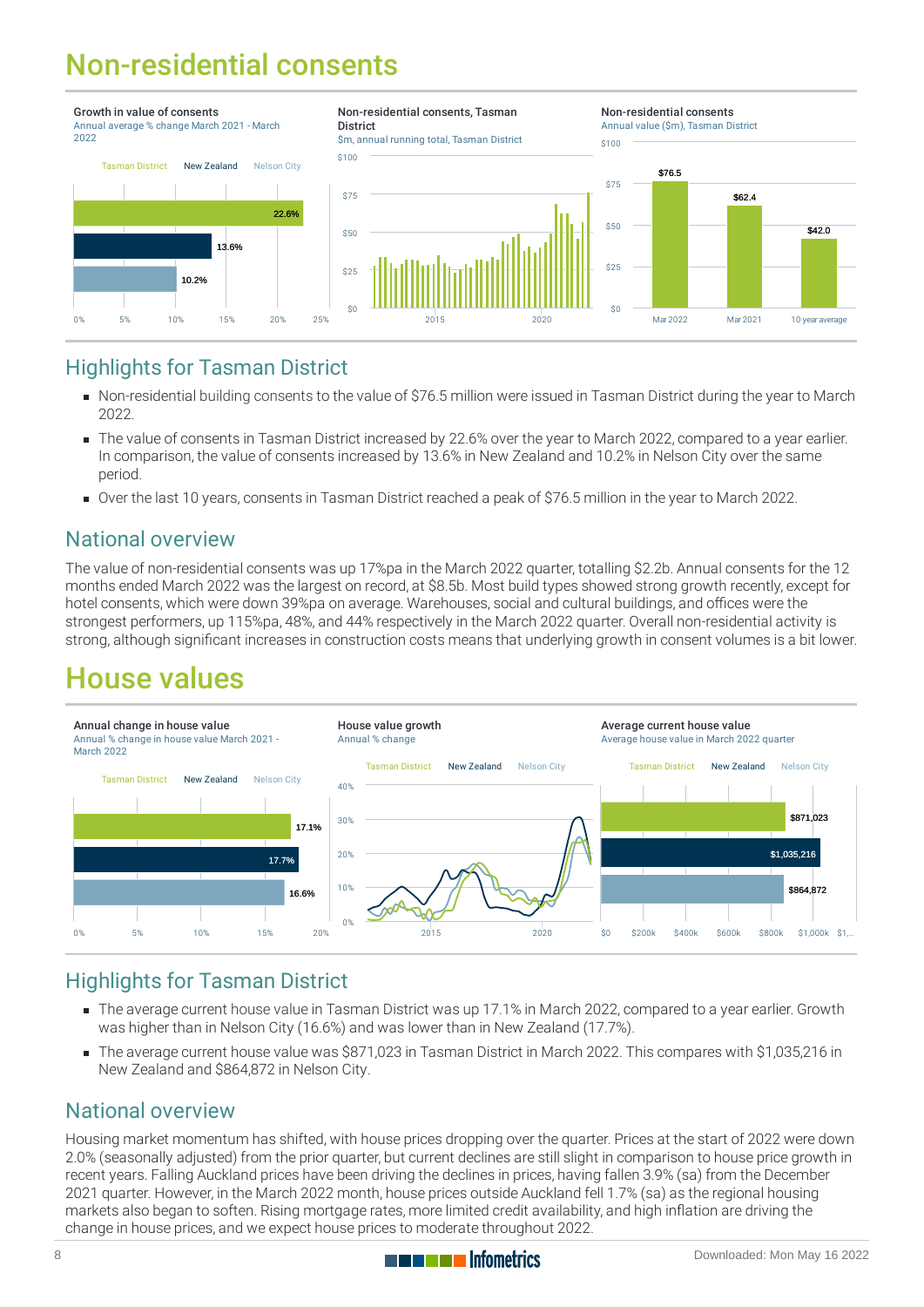### House sales



#### Highlights for Tasman District

- [House](https://staging-qem.infometrics.co.nz/tasman-district/notes#house-sales) sales in Tasman District decreased by 6.5% in the year to March 2022, compared to year earlier. This compares with decreases of 9.3% in New Zealand and 20.3% in Nelson City.
- A total of 766 houses were sold in Tasman District in the 12 months ended March 2022. This compares with the ten year average of 802.

#### National overview

House sales continue to fall, down 31%pa in the March 2022 quarter. Annual house sales are now down 9.3%pa, as barriers to credit and rising mortgage rates limited the number of buyers able to enter the market. Falling sales are a national trend, with every region experiencing a decrease in the number of sales in the March 2022 quarter compared with last year, except Marlborough sales, which grew 2.7%pa. We expect the number of sales will continue to decline given the limited supply of buyers with lending to buy at current prices, forcing sellers to eventually moderate prices further to achieve a sale.

### Car registrations



#### Highlights for Tasman District

- The number of cars registered in Tasman District increased by 32.1% in the year to March 2022, compared to a year earlier. Growth was higher than in Nelson City (11.6%) and New Zealand (24.7%).
- A total of 1,635 cars were registered in Tasman District in the year to March 2022. This compares with the ten year average of 1,588.

#### National overview

Car registrations were up 25%pa in the March 2022 quarter due in large part to purchasing decisions being brought forward ahead of new fees on higher emitting vehicles. As of 1 April, the rebate of the Clean Car Discount is now available for a wider range of new and used cars, extending beyond electric vehicles and hybrids to also cover fuel-efficient cars. The fee has also been introduced for higher emissions vehicles which is shifting the market demand towards smaller more fuelefficient cars. In 2021 we saw a remarkable recovery of car sales, particularly for new cars, although now with higher interest rates, higher inflation, and the option for households to spend discretionary cash on overseas trips, we see sales coming off the boil over the next year.

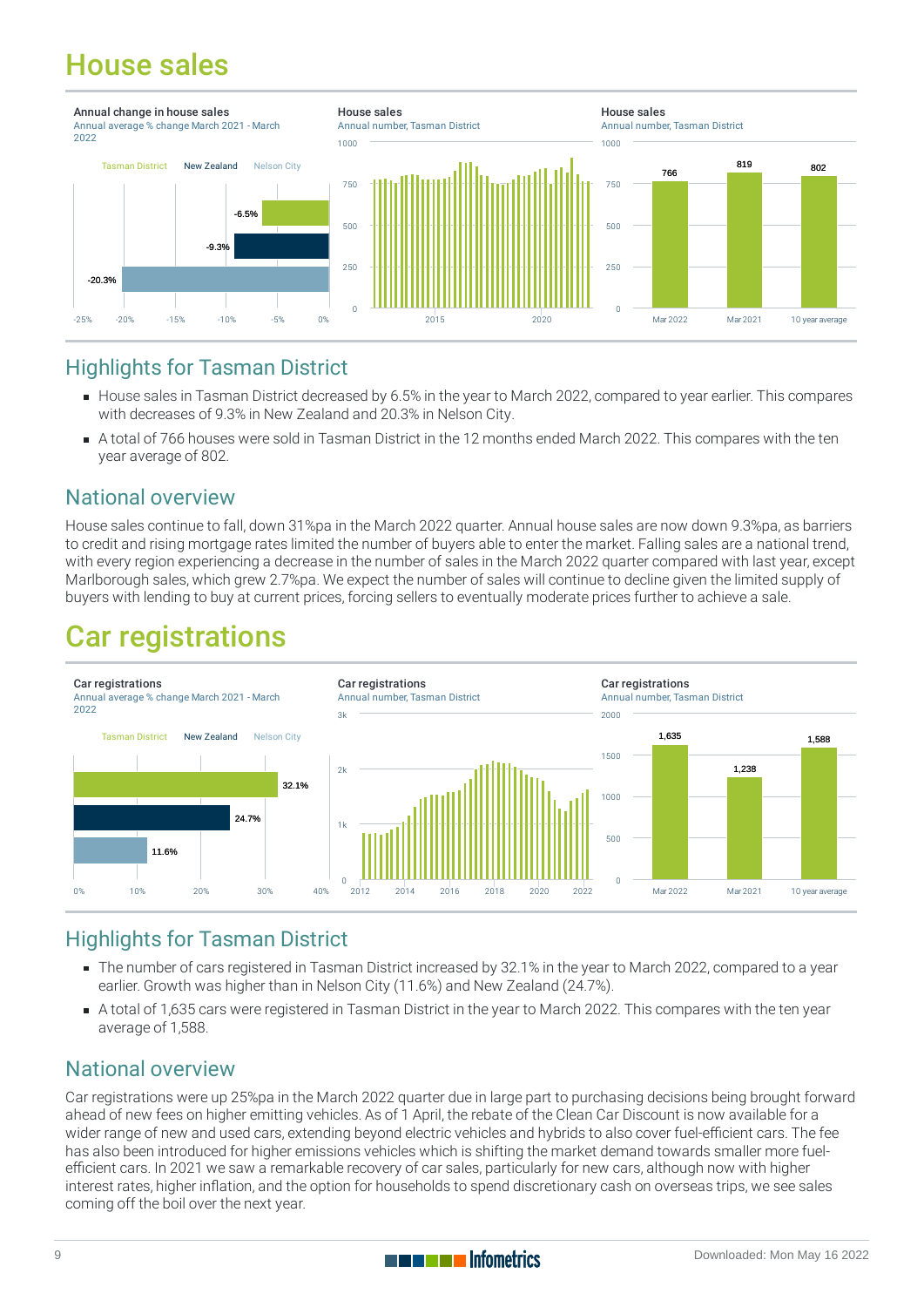### Commercial vehicle registrations



#### Highlights for Tasman District

- The number of commercial vehicles registered in Tasman District increased by 31.5% in the year to March 2022, compared to a year earlier. Growth was higher than in Nelson City (26.2%) and was lower than in New Zealand (35.3%).
- A total of 539 commercial vehicles were registered in Tasman District in the year to March 2022. This is higher than the ten year annual average of 497.

#### National overview

Commerical vehicle registrations skyrocketed 51%pa in the March 2022 quarter due in large part to purchasing decisions being brought forward ahead of new fees on higher emitting vehicles. The fee on high emissions vehicles under the Clean Car Discount policy is particularly punitive for light commercials which tend to not have many low emissions options available yet. After a very strong start to the year for light commercials as many purchasing decisions were brought forward into March ahead of the fee, we expect several months of weakness in the light commercial space. For heavier vehicle types, demand conditions remain robust as construction work in the pipeline continues to grow, despite house prices coming off the boil. Also, commodity prices remain relatively high despite some softness coming through in April.

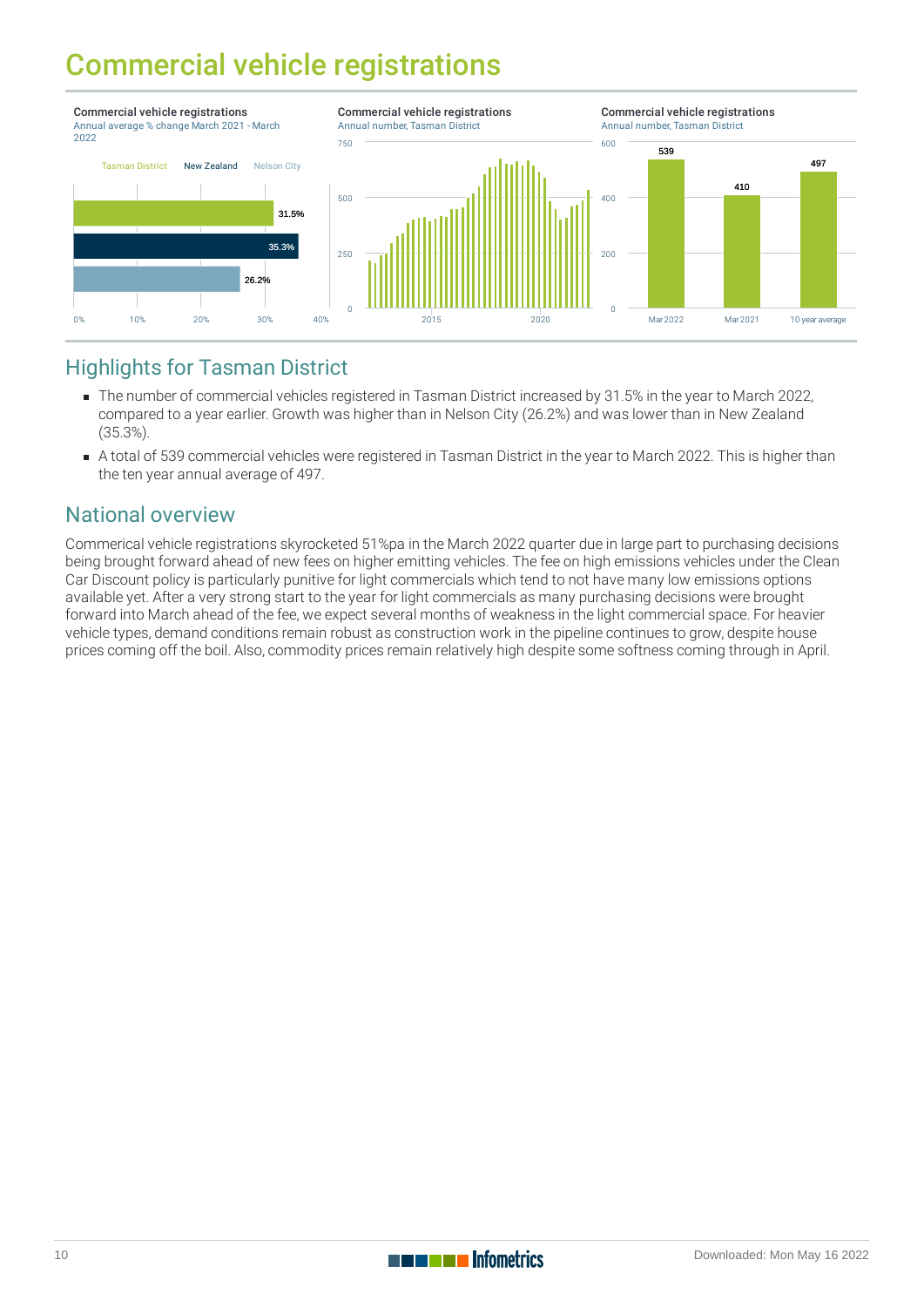### Technical notes

#### Building Consents

Building consents data is sourced from Statistics New Zealand. The number of residential consents issued for new dwellings is the measure for residential consents. For non-residential consents, the measure is the value of both new buildings and alterations.

#### Consumer Spending

The consumer spending data is sourced from Marketview. It measures total electronic card spending using spending through the Paymark network and adding to it an estimate of non-Paymark network spending using the pattern of BNZ card holder spending at non-Paymark retailers. For further breakdown of the data by storetype and other variables contact Marketview.

#### Employment (place of residence)

Employment data is based off a range of Stats NZ employment datasets, and represents the number of filled jobs, based on the area of residential address for the employee (rather than workplace address). This place of residence location means that the employment series reflects trends in employment of an area's residents, which may be different to trends in employment at businesses in an area, particularly when there are strong commuting flows. The most recent quarter is based off the average of Monthly Employment Indicator (MEI) filled jobs from Statistics New Zealand for the past three months, with previous quarters being backcasted using the percentage change in the quarterly Business Data Collection dataset published by Statistics New Zealand.

#### Gross Domestic Product

Gross Domestic Product is estimated by Infometrics. A top-down approach breaks national industrial production (sourced from production based GDP measures published by Statistics New Zealand) to TA level by applying TA shares to the national total. Each TA's share of industry output is based on labour market data from LEED. GDP growth in recent quarters is based on a model which uses the various partial economic indicators presented in this report as inputs. Estimates of GDP for these most recent quarters are provisional until Infometrics updates its annual GDP series in the Regional Economic Profile at the beginning of each year. Gross domestic product is measured in 2021 dollar terms.

#### Health Enrolments

Health enrolments are sourced from the Ministry of Health. They record the number of people in each area who are enrolled with a Primary Health Organisation (PHO). Enrolment is voluntary, but most New Zealanders enrol at a general practice for health reasons and for the benefits of enrolment, such as cheaper doctors' visits and reduced costs of prescription medicines. Changes to how the Ministry of Health recorded this data led to Infometrics revising our approach to health enrolment figures for the March 2019 Quarterly Economic Monitor onwards. Our new approach completely revises our timeseries of health enrolments, so care should be taken when comparing the March 2019 report with previously downloaded reports.

Previously, the data provided was only for those people whose addresses are able to be accurately recorded by the Ministry of Health. We have now switched to breaking down TA-level health enrolments based on trends in stated health enrolments by area, to ensure that the total number of enrolees published in the Monitor align with the national-level figures published by the Ministry of Health. A new system for classifying and recording health enrolment addresses from March 2019 onwards by the Ministry means significantly higher numbers of unallocated enrolees, resulting in the need to review our model.

#### House Sales

The number of house sales is sourced from REINZ. The indicator measures the number of house sales at the point when the sale becomes unconditional. The unconditional date is the date when all the terms of an agreement have been satisfied and the sale and purchase can proceed to settlement.

#### House Values

House values (dollar value) are sourced from CoreLogic. The levels quoted in the report are average values for the quarter.